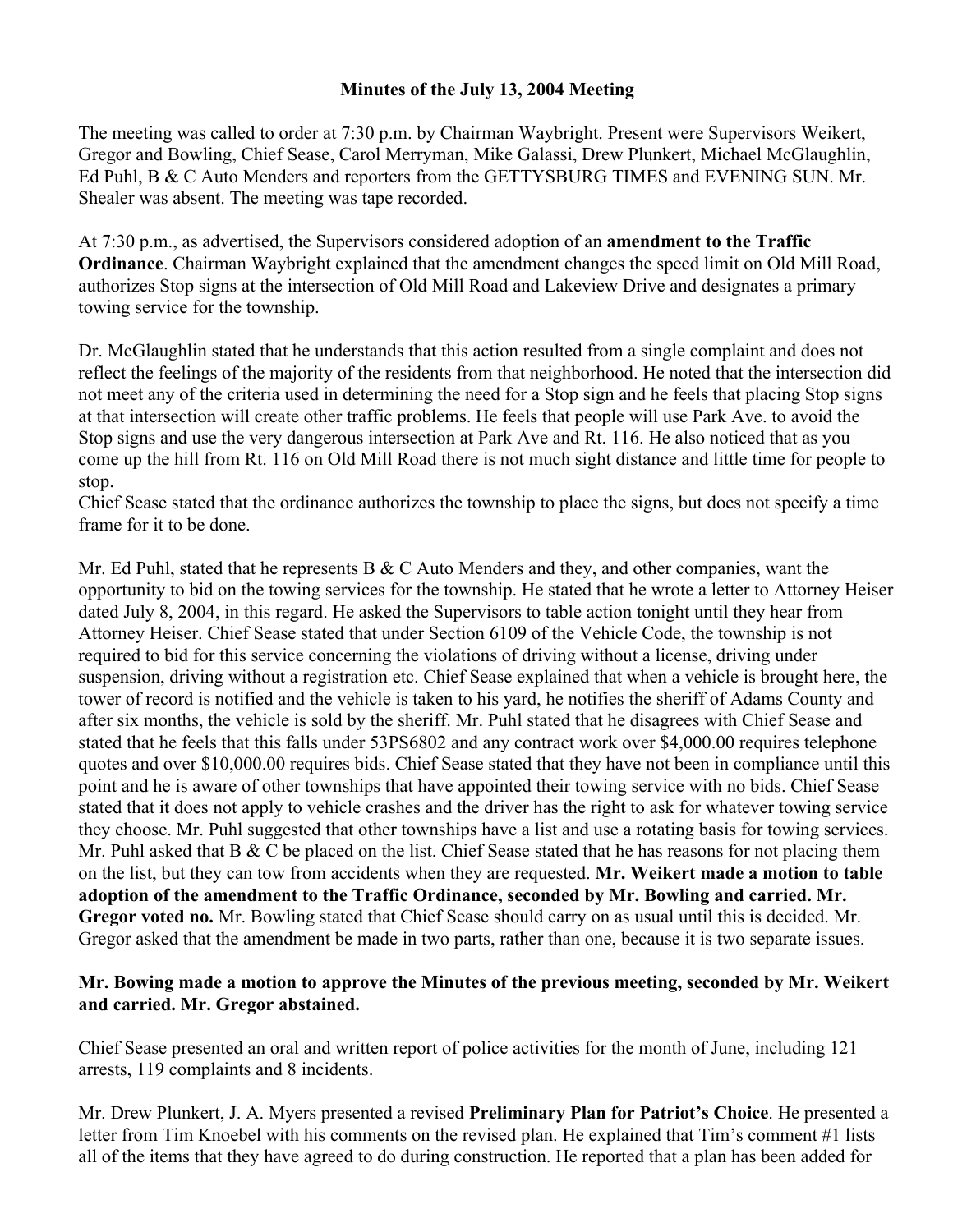improvements to Boyds School Road and South Avenue, but are still trying to have a meeting with Mr. Knoebel, Mr. Shealer and Mr. Sharrah in this regard. He added that they will need assistance from the township for some off-site grading as part of improvements for Boyds School Road. They are working on their E&S/NPDES permits. They will comply with whatever Mr. Knoebel asks for on the subsurface drains. They met with the Authority last night and will work with them on the replacement of the pumping station. GMA is currently reviewing the project. They will address any grading problems and provide copies of all permits. He reported that they will be leaving a fifty-foot buffer along the railroad tracks. He stated that they understand that they will be starting construction at their own risk, will satisfy the preliminary plan items, except possibly for determining the responsibility on Boyds School Road, will provide the bond at final approval and will establish an escrow account for payment of inspections. The Supervisors agreed that they still need some time to discuss the items with Mr. Knoebel and can do that at their next workshop meeting. Mr. Plunkert reported that once they receive their NPDES and wetlands permits they are planning to start clearing the site. He added that they have a permit to timber the site and will be putting in a hauling road. Mr. Plunkert asked the Board for an amount for the escrow account and they will consult with Mr. Knoebel on that.

Chairman Waybright reported that the Board has a request from **Catoctin Developers for Conditional Use** approval to build single-family dwellings on a property in an "MX" Mixed Use district on Biglerville Road. A public hearing was held and the transcript has been received. There were no comments from residents, only from the applicant, and his engineer. Mrs. Merryman reported that the Supervisors have 45 days from the date of the public hearing, which was June 8, 2004, to make a decision. **Mr. Gregor made a motion to table action on the application from Catoctin Developers until the morning of the July 23, 2004 public workshop, seconded by Mr. Weikert and carried. Mr. Bowling abstained.** 

Chairman Waybright reported that a second letter has been received from **Gettysburg Construction** requesting a modification to the Subdivision Ordinance that requires a driveway to be 5 ft. from the property line at the right-of-way line. The first request was to permit a thirty ft. wide driveway to serve a duplex in Twin Lakes West and the Supervisors thought that it would be better if there was a separation between the driveways. The plan has been revised to show a 5 ft. grass strip between the two driveways and a modification is needed to permit that. **Mr. Weikert made a motion to grant the modification from the Subdivision Ordinance and allow each driveway to be 2.5 feet from the property line at the right-ofway line, as requested in the June 28, 2004 letter, seconded by Mr. Gregor and carried**.

Chairman Waybright reported that we have received a request from William F. Hill and Associates, representative for the **Greenmount Creamery Land Development Plan,** for a letter to PennDOT acknowledging the receipt of the plan as part of their submission for a Low Volume Highway Occupancy Permit. The project is located on SR 3001, Emmitsburg Road. **Mr. Weikert made a motion to authorize the letter to PennDOT acknowledging the plan, seconded by Mr. Bowling and carried.**

**Mr. Gregor made a motion, seconded by Mr. Weikert and carried to approve a Special Event permit for the Barlow Fire Company Carnival on July 15, 16 and 17, 2004.**

**Mr. Weikert made a motion, seconded by Mr. Gregor and carried to approve a Certificate of Appropriateness for Catherine Moles for a 12x16 deck at her property on Pin Oak Lane contingent upon the HARB secretary signing the certificate.** 

**Mr. Weikert made a motion, seconded by Mr. Gregor and carried to approve a renewal of the Agility Agreement between the PA Department of Transportation and Cumberland Township.** The agreement shall be effective for five years, unless terminated sooner for cause by either party, and has been reviewed by Mr. Shealer.

The Zoning Officer's Report was reviewed.